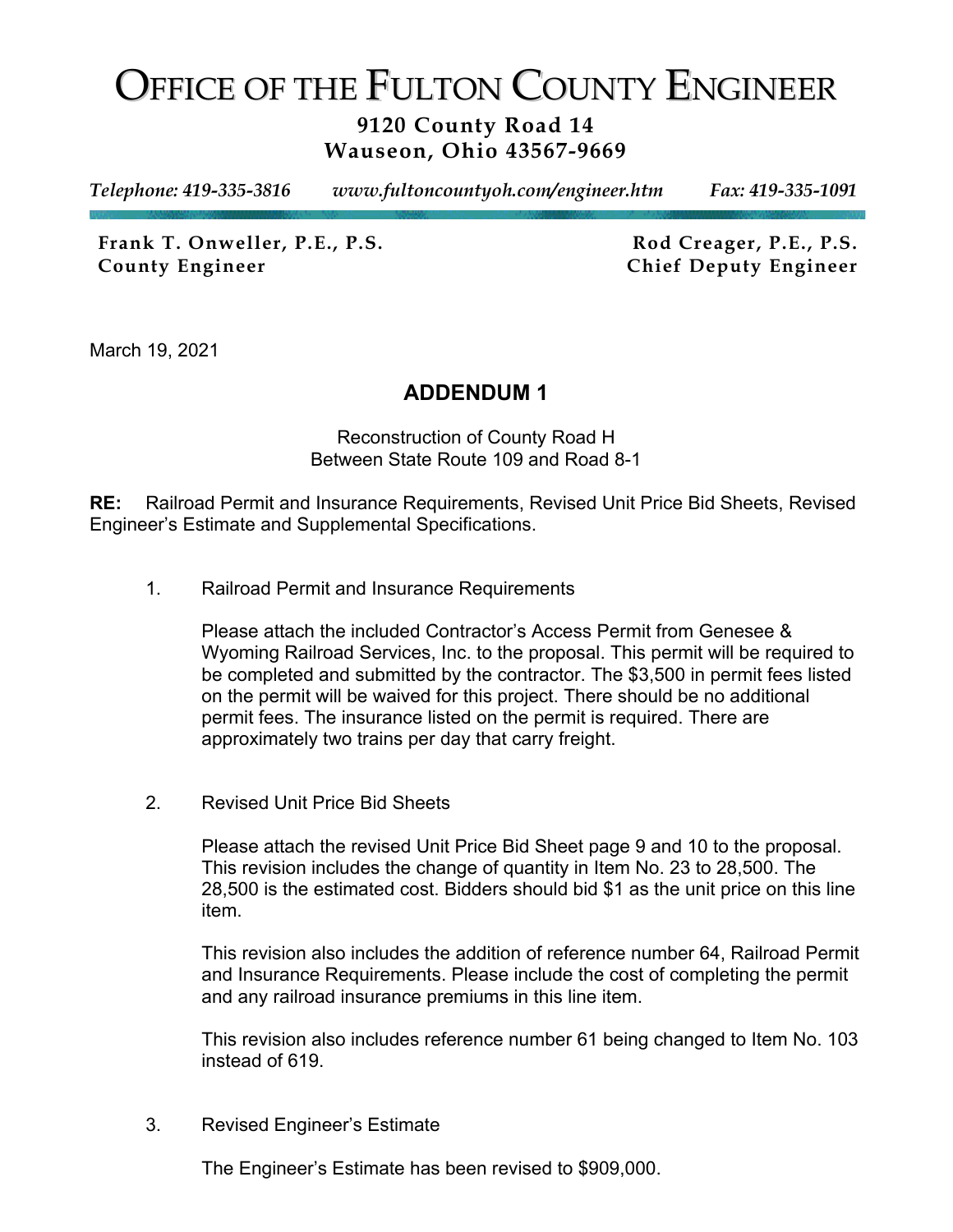4. Supplemental Specifications

Please note that pages 71 and 72 of the proposal have some changes and clarifications to the plans.

End of addendum.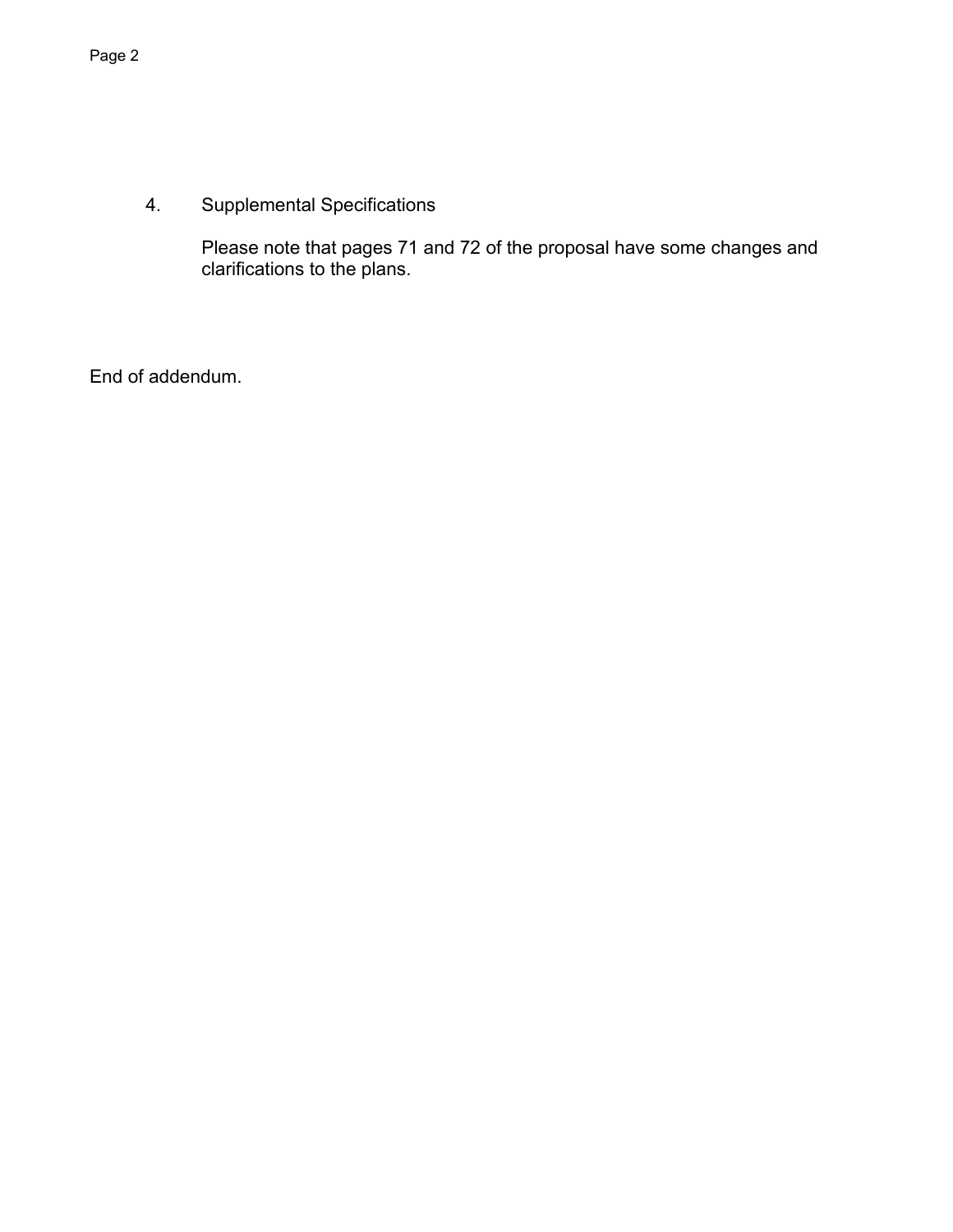|                                                                                            |              |                                  |                                                                     | Genesee & Wyoming Railroad Services, Inc.                                                                                                       |
|--------------------------------------------------------------------------------------------|--------------|----------------------------------|---------------------------------------------------------------------|-------------------------------------------------------------------------------------------------------------------------------------------------|
|                                                                                            |              |                                  |                                                                     | Real Estate Department, 13901 Sutton Park Dr., S, Suite 270, Jacksonville, FL 32224<br><b>Contractors Access/Occupancy on Railroad Property</b> |
|                                                                                            |              |                                  |                                                                     | Check box if Contractor unknown at this time (this form will need to be completed                                                               |
|                                                                                            |              |                                  |                                                                     | with contractor information and submitted prior to any work once bid process is complete)                                                       |
|                                                                                            |              |                                  | Incomplete or Inaccurate Information will delay application request |                                                                                                                                                 |
|                                                                                            |              |                                  | <b>Section 1 - Applicant Data</b>                                   |                                                                                                                                                 |
| Complete Legal Name of<br>Applicant to appear on License<br>Agreement:                     |              |                                  |                                                                     |                                                                                                                                                 |
| <b>Applicant Mailing Address:</b>                                                          |              |                                  |                                                                     |                                                                                                                                                 |
| <b>Applicant Overnight Address:</b>                                                        |              |                                  |                                                                     |                                                                                                                                                 |
| Type of Entity:                                                                            | Corporation  | Partnership                      | Sole Proprietor                                                     | Individual                                                                                                                                      |
|                                                                                            | Municipality | Developer                        | Other                                                               |                                                                                                                                                 |
| If other please explain:                                                                   |              |                                  |                                                                     |                                                                                                                                                 |
| State of Incorporation or<br>Partnership:                                                  |              |                                  |                                                                     |                                                                                                                                                 |
| <b>Contact during Application Process:</b>                                                 |              |                                  |                                                                     |                                                                                                                                                 |
| Name:                                                                                      |              |                                  |                                                                     |                                                                                                                                                 |
| Contact<br>Telephone                                                                       |              | Email<br>Address:                |                                                                     |                                                                                                                                                 |
|                                                                                            |              | <b>Section 2 - Location Data</b> |                                                                     |                                                                                                                                                 |
|                                                                                            |              |                                  |                                                                     |                                                                                                                                                 |
| Railroad Name:                                                                             |              |                                  | <b>Estimated Start Date</b>                                         |                                                                                                                                                 |
| Specify the amount of time access<br>is required:                                          |              |                                  | Reason for<br>extension of time<br>beyond 60 days                   |                                                                                                                                                 |
| Nearest City:                                                                              | County:      |                                  | State:                                                              |                                                                                                                                                 |
| REQUIRED: Latitude/Longitude<br>(Convert to Decimal Format)<br>(ex 12.3456789/-64.101112): |              |                                  |                                                                     |                                                                                                                                                 |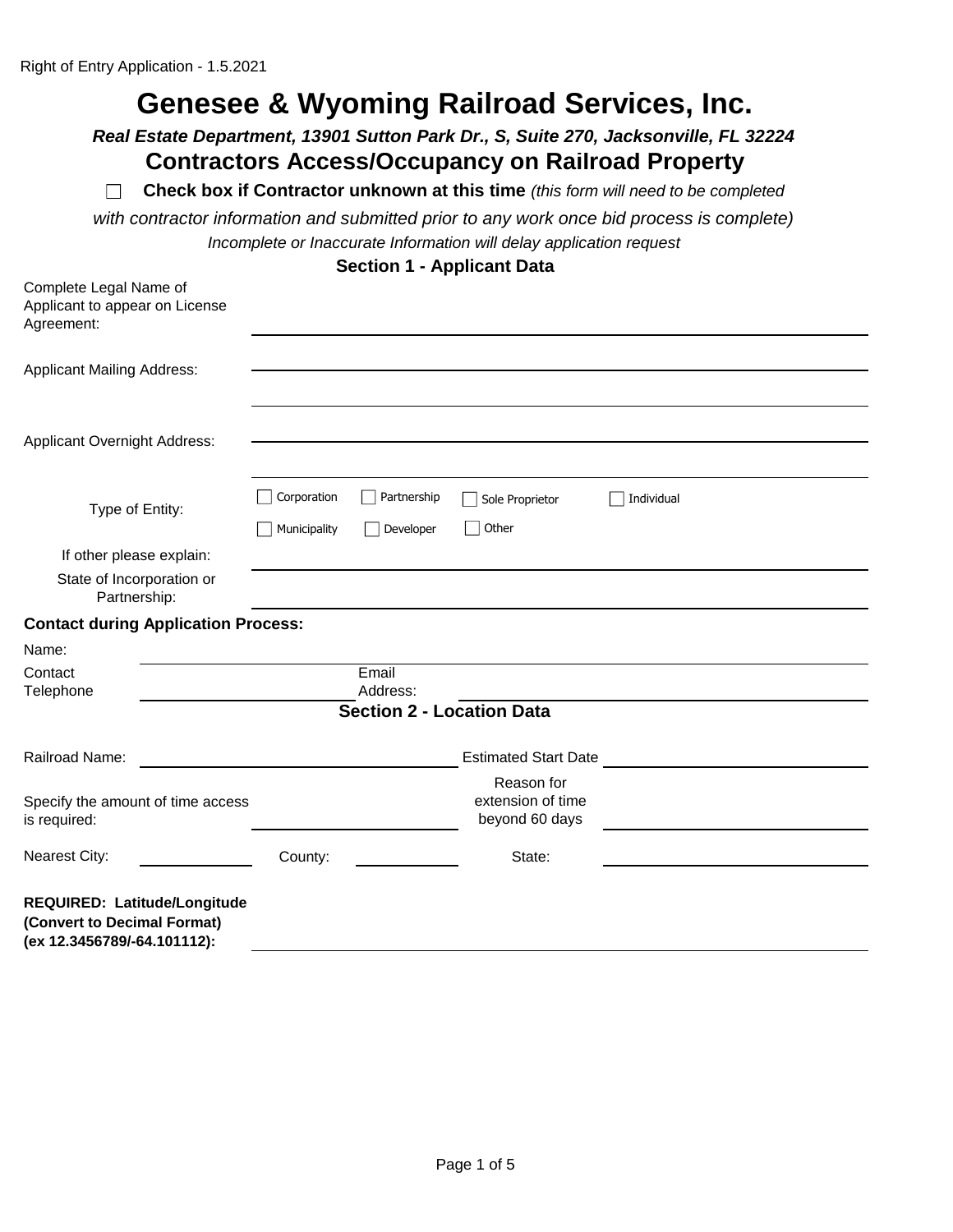| <b>Address of</b><br>proposed                                                             |                                                                                                                                                                                                                         |
|-------------------------------------------------------------------------------------------|-------------------------------------------------------------------------------------------------------------------------------------------------------------------------------------------------------------------------|
| worksite:                                                                                 |                                                                                                                                                                                                                         |
| Railroad<br>Subdivision - if<br>known                                                     | <b>US DOT/AAR Crossing Number - if</b><br>available                                                                                                                                                                     |
|                                                                                           | <b>Section 3 - Existing Agreement Data</b>                                                                                                                                                                              |
| Yes                                                                                       | Is there an Existing Agreement at this Location which will be affected by this Request?<br>If YES, List Agreement Number(s):<br>No                                                                                      |
|                                                                                           | Will facility be exclusively used by Applicant?<br>l I No<br>$\Box$ Yes                                                                                                                                                 |
| If YES, List Name of Lessee:                                                              |                                                                                                                                                                                                                         |
|                                                                                           | Describe the complete scope of work on or around Railroad property (REQUIRED):                                                                                                                                          |
|                                                                                           |                                                                                                                                                                                                                         |
|                                                                                           |                                                                                                                                                                                                                         |
|                                                                                           |                                                                                                                                                                                                                         |
|                                                                                           |                                                                                                                                                                                                                         |
|                                                                                           | Section 4 - Department of Transportation (D.O.T.)                                                                                                                                                                       |
| Is this installation associated<br>with a Department of<br><b>Transportation project?</b> | $\blacksquare$<br>Yes<br>No                                                                                                                                                                                             |
| If Yes, complete the following:                                                           |                                                                                                                                                                                                                         |
| D.O.T. Contract                                                                           | D.O.T. Project<br>D.O.T. Project                                                                                                                                                                                        |
| Number:<br>D.O.T. Contact                                                                 | <b>Number:</b><br>Name:                                                                                                                                                                                                 |
| Information:                                                                              |                                                                                                                                                                                                                         |
| Name:                                                                                     |                                                                                                                                                                                                                         |
| <b>Address:</b>                                                                           |                                                                                                                                                                                                                         |
| City:                                                                                     | State:<br>Zip Code:                                                                                                                                                                                                     |
| <b>Phone Number</b>                                                                       | <b>Email Address</b>                                                                                                                                                                                                    |
|                                                                                           | Some important items to note when completing the application:                                                                                                                                                           |
|                                                                                           | Checklist prior to submittal                                                                                                                                                                                            |
|                                                                                           | Latitude & longitudinal information converted to digital decimal format with an aerial map of location                                                                                                                  |
|                                                                                           | Payment for fees included - check payable to specific railroad                                                                                                                                                          |
|                                                                                           | If paying fees by credit card a completed signed credit card release is included - only Visa, MasterCard or                                                                                                             |
|                                                                                           | Discover can be accepted - US Roads only                                                                                                                                                                                |
| $\Box$                                                                                    | Applications can be emailed with a copy of the check in order to start the approval process. Only the check for<br>the doc prep fees needs to be mailed or overnighted when the complete application packet is emailed. |
|                                                                                           | Include a copy of the application to make sure the payment is matched to the correct project.                                                                                                                           |
|                                                                                           | When returning the signed agreement and proof of insurance for final review and exeuction please                                                                                                                        |
| $\Box$                                                                                    | allow 2-3 weeks prior to the start of work. Once all required fees are paid and documentation in place<br>the agreement must go through an approval process before it can be finalized.                                 |

 $\mathcal{H}$ 

 $\begin{array}{c} \begin{array}{c} \end{array} \end{array}$ 

Ť

Section 5 - Insurance Requirements - US Roads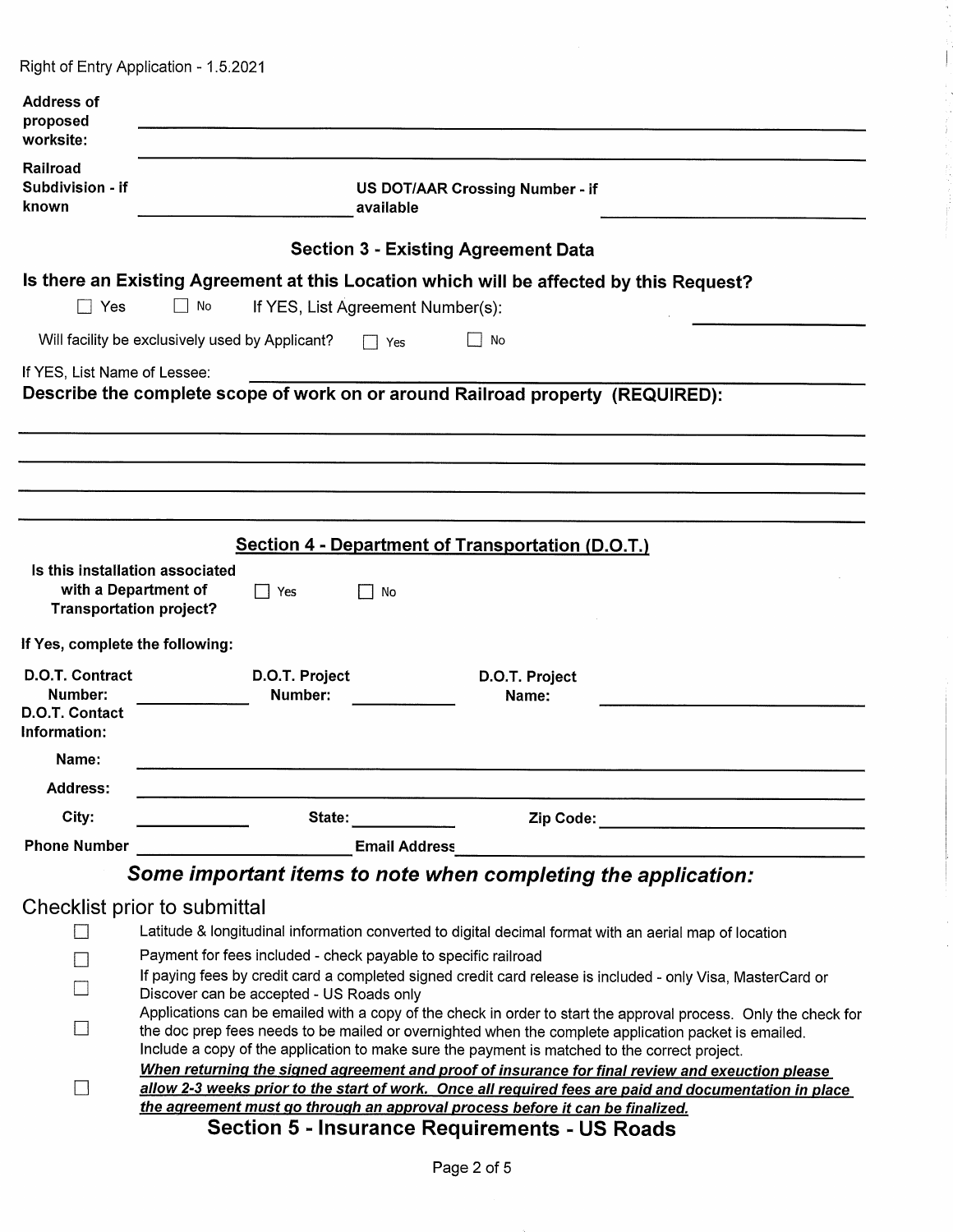**Insurance Requirements prior to any construction project** - Both the Utility Owner and the Contractor completing installation are required to provide proof of current Commercial General Liability Insurance. Prior to construction the Contractor is required to provide current proof of Railroad Protective Liability Insurance.

**General Liability insurance** must meet the minimum requirements of \$2M per occurrence and \$6M aggregate per the terms of the written contract.

**Automobile Insurance** must meet the minimum requirements of \$1M bodily injury and property damage per occurrence.

The General Liability certificate is required to show proof of **CG2417 or its equivalent**. *(Contractual Liability Railroads)*

Evidence of **Workers Compensation** must be provided on certificate and meet the minimum requirements of \$1M. Certificate Holder naming *(specified Railroad)* \*\*Specified Railroad names can be found at www.gwrr.com\*\*

General Liability, Automobile Liability and Umbrella/Excess Liability provides additional insured status to the certificate holder and any other party(ies) specified in or required by written contract between the named insured and the certificate holder.

Where applicable and permitted by law, all policies include a blanket automatic waiver of subrogation endorsement that provides this feature in favor of the certificate holder and any other party(ies) specified in or required by written contract between the named insured and the certificate holder.

**Prior to Construction or any access within 50' of Railroad** a current **Certificate of Railroad Protective Liability insurance (RPL)** which shows the *specific Railroad* as named Insured. If the Contractor does not carry a policy of Railroad Protective Liability insurance, this coverage can be secured through the railroad. An application and current Fee structure for this coverage is available upon request.

#### \*\*Insurance Requirements for potentially hazardous pipelines such as natural gas, oil, petroleum, etc. to be amended as shown below\*\*

**General Liability Insurance** which names the *specific Railroad* as additional insured and must meet the limits of \$**5M per occurrence and \$10M aggregate**. Such policy shall be endorsed to provide Waiver of Subrogation in favor of the certificate holder per written contract.

**Pollution Legal Liability Insurance** with minimum limits of **Five Million Dollars (\$5,000,000)** per occurrence naming the *certificate holder* as additional insured per written contract. Such policy shall be endorsed to provide Waiver of Subrogation in favor of the certificate holder per written contract.

## *Section 6 - Insurance requirements - Canadian Roads*

**Insurance Requirements prior to any construction project** - Both the Utility Owner and the Contractor completing installation are required to provide proof of current Commercial General Liability Insurance.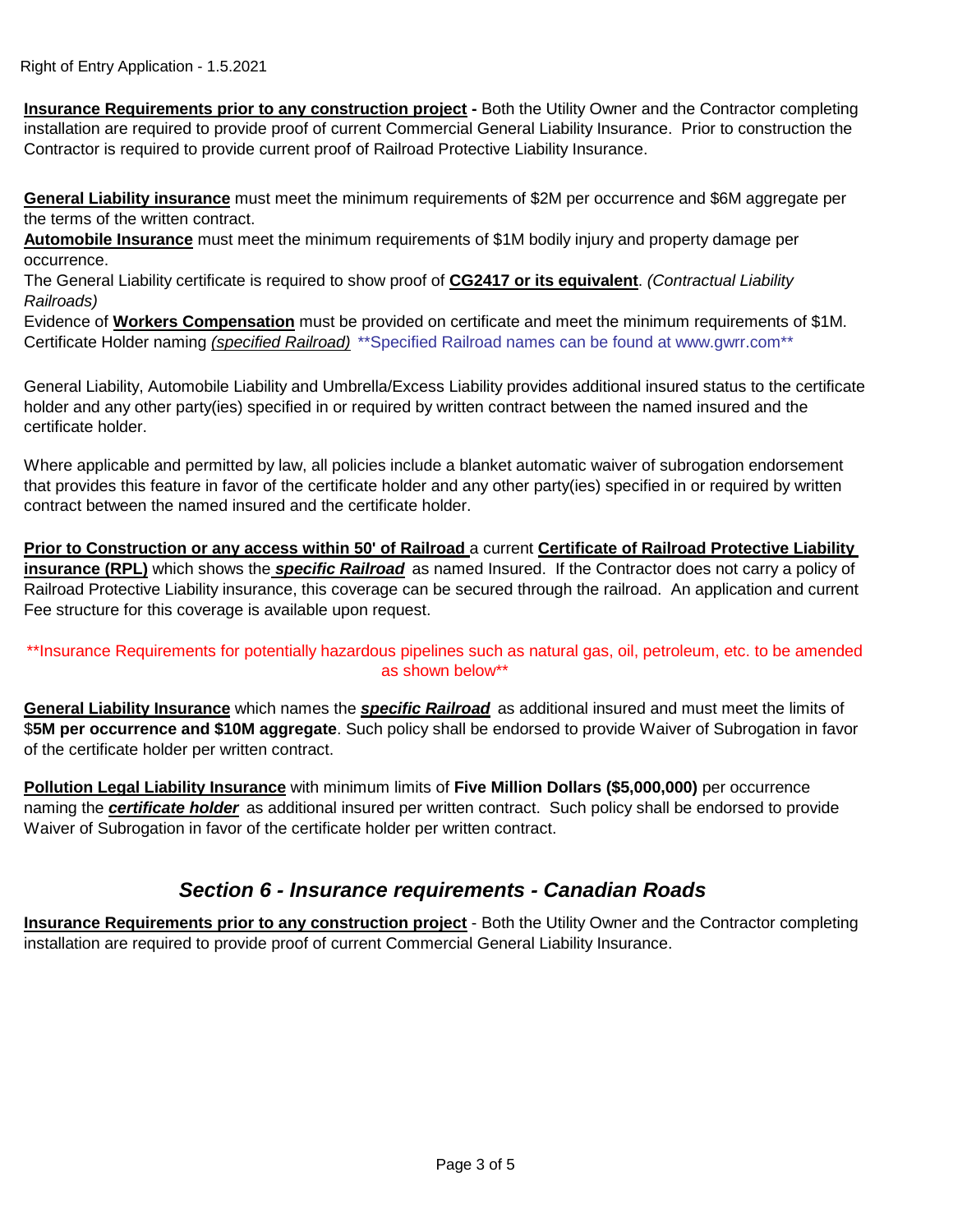**General Liability insurance** must meet the minimum requirements of \$2M per occurrence and \$2M aggregate per the terms of the written contract.

**Automobile Insurance** must meet the minimum requirements of \$1M bodily injury and property damage per occurrence.

Where applicable, the General Liability certificate is required to show proof of **CG2417 or its equivalent.** (Contractual Liability Railroads)

Evidence of **Workers Compensation** must be provided on certificate and meet the minimum requirments of \$1M. Certificate Holder naming *(specified Railroad)* \*\*Specified Railroad names can be found at www.gwrr.com\*\*

General Liability, Automobile Liability and Umbrella/Excess Liability provides additional insured status to the certificate holder and any other party(ies) specified in or required by written contract between the named insured and the certificate holder.

Where applicable and permitted by law, all policies include a blanket automatic waiver of subrogation endorsement that provides this feature in favor of the certificate holder and any other party(ies) specified in or required by written contract between the named insured and the certificate holder.

#### **IMPORTANT**

Prior to application submittal, Questions can be answered and additional contact information obtained by visiting the website at www.gwrr.com - select the specific railroad and click on the link for Real Estate.

**Plans for proposed installations shall be submitted to and approved by the Railroad, on behalf of itself, its subsidiaries, and affiliates, and designated engineer before work can begin!** Applications submitted not meeting current specifications as outlined in the General Specifications for Sub-grade and Above grade Utility Crossings of Railway's Right-of-Way will be returned and may incur additional engineering review fees. For your convenience a copy of these specifications can be found on the website at www.gwrr.com.

Materials and installations are to be in strict accordance with specifications of National Electrical Safety Code, AREMA, current edition, and requirements of the Railroad.

Upon application approval, applicant agrees to reimburse Railroad for any cost incurred by Railroad incident to the installation, maintenance and/or supervision necessitated by the installation. Applicant further agrees to assume all liability for accidents or injuries that arise as a result of this installation.

### **This section must be completed in full, signed and dated prior to submittal to the Real Estate Department for processing. Unsigned applications, incomplete or inaccurate Information will delay application request and may incur additional fees.**

| Date:               | Signature:          |
|---------------------|---------------------|
| <b>Phone Number</b> | <b>Printed Name</b> |
| <b>Fax Number:</b>  | Title:              |

*Please make check payable to the specific Railroad where proposed work is to occur*. A list of Genesee & Wyoming, Inc. subsidiary railroads can be found at: www.gwrr.com . W-9 information available upon request.

**Mail the application for proposed project, along with the applicable non-refundable fee(s) in U.S. Funds (Canadian Applicants please pay all fee in Canadian Funds plus HST) to:**

> **Attn: Real Estate Department 13901 Sutton Park Dr. S., Suite 270 Jacksonville, FL 32224 Genesee & Wyoming Railroad Services, Inc.**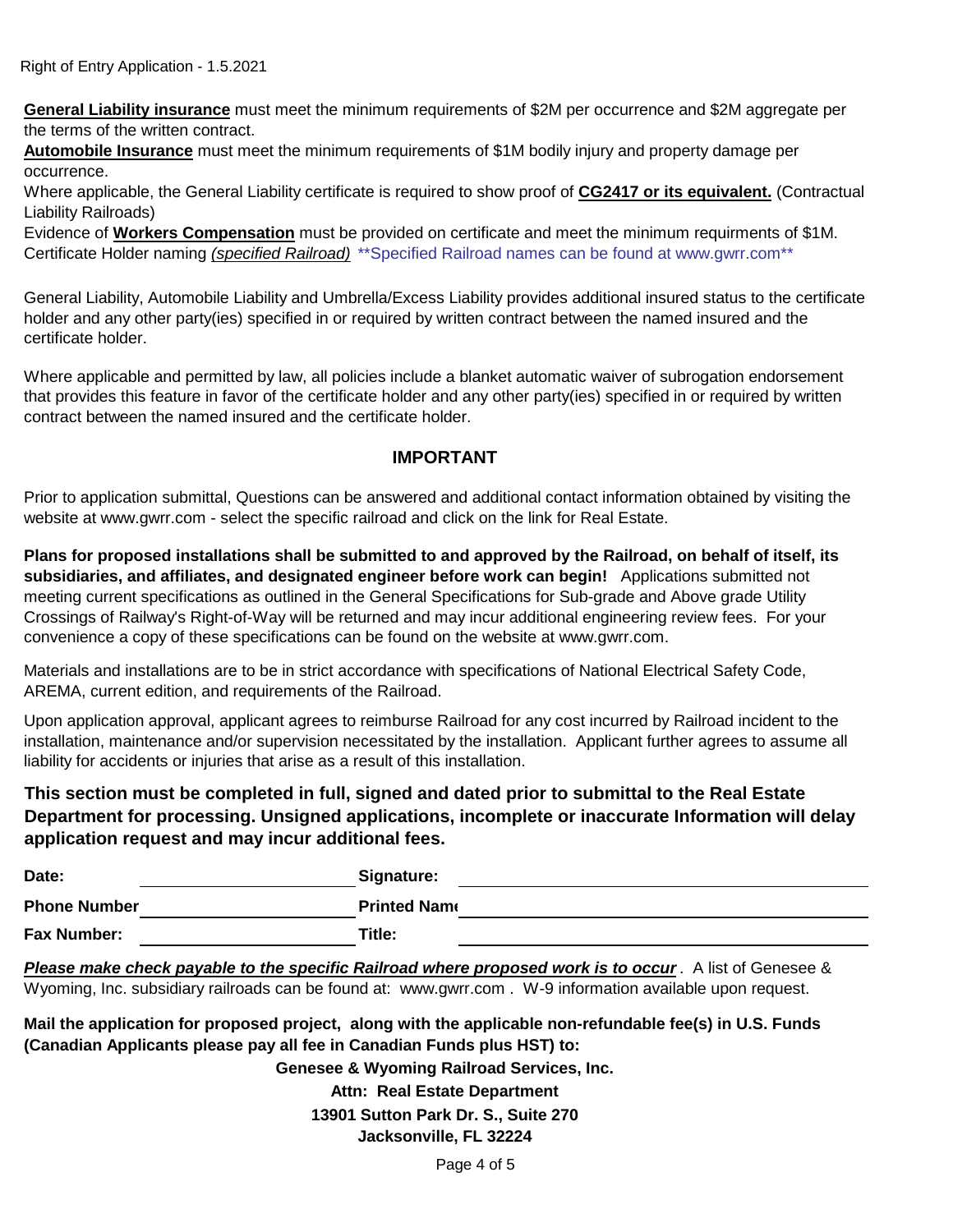*In order for the application to be complete ALL required details pertinent to the proposed installation must be completed in full and submitted along with the following fees:*

| # of Copies | Amount Due | <b>Description</b>                                                                                                                                                                                                                                                     |
|-------------|------------|------------------------------------------------------------------------------------------------------------------------------------------------------------------------------------------------------------------------------------------------------------------------|
|             | \$1,750    | Engineer review fee, plans/drawings, no larger than 11 x 17. Larger<br>drawings may incur additional engineering fees.                                                                                                                                                 |
|             | \$1,750    | Completed Contractor's Access/Occupancy Application and Fee<br>required with ALL application submittals. If the contractor is unknown<br>at time of submittal just check the box under the heading on the form.                                                        |
|             | \$3,500    | Full amount due with submittal for new utility installations -<br>Unless prior arrangements are made, applications received without<br>payment will not be processed until receipt of payment. This could<br>extend the time frame for the processing of your request. |

 **Standard Application processing takes approximately 6-8 weeks. PLEASE READ IN FULL - "Expedited processing" is available and will reduce the processing time to between 1-2 weeks at an additional cost of \$2,500. For** *all expedited requests* **the application and plans submitted must meet engineering specifications and be approved in order for the applicable agreement(s) to be forwarded to the applicant for signature within 2 weeks** *from receipt of all required information and full payment of required fees* **. It is important to note that an incomplete application and plans submitted that do not meeting engineering specifications will cause a delay in the processing of expedited request and the two week guarantee no longer applies if revisions are required to be made by the applicant in order for them to meet engineering specs for engineering to approve the request.** 

 **The expedited processing of an application does not apply to the final review and execution phase of the agreement process. Once a signed agreement has been received and ALL required fees and insurance has been submitted the agreement(s) is(are) forwarded for final review by a VP of Real Estate, Legal and the signatory for the Railroad. This final review and execution process can take up to 2 weeks from receipt of all required documentation and fees. This part of the agreement process cannot be expedited.**

 **At this time we are unable to expedite requests for the installation of new private grade crossings, industrial track agreements, and track leases. The process for these requests varies somewhat from the review and approval process for new utilities and takes a little longer to secure all required approvals.** 

*Entering or working on the railroad right of way or any other railroad property without the permission of the railroad is trespassing and illegal. Violators risk the possibility of serious, even fatal injury and will be prosecuted.*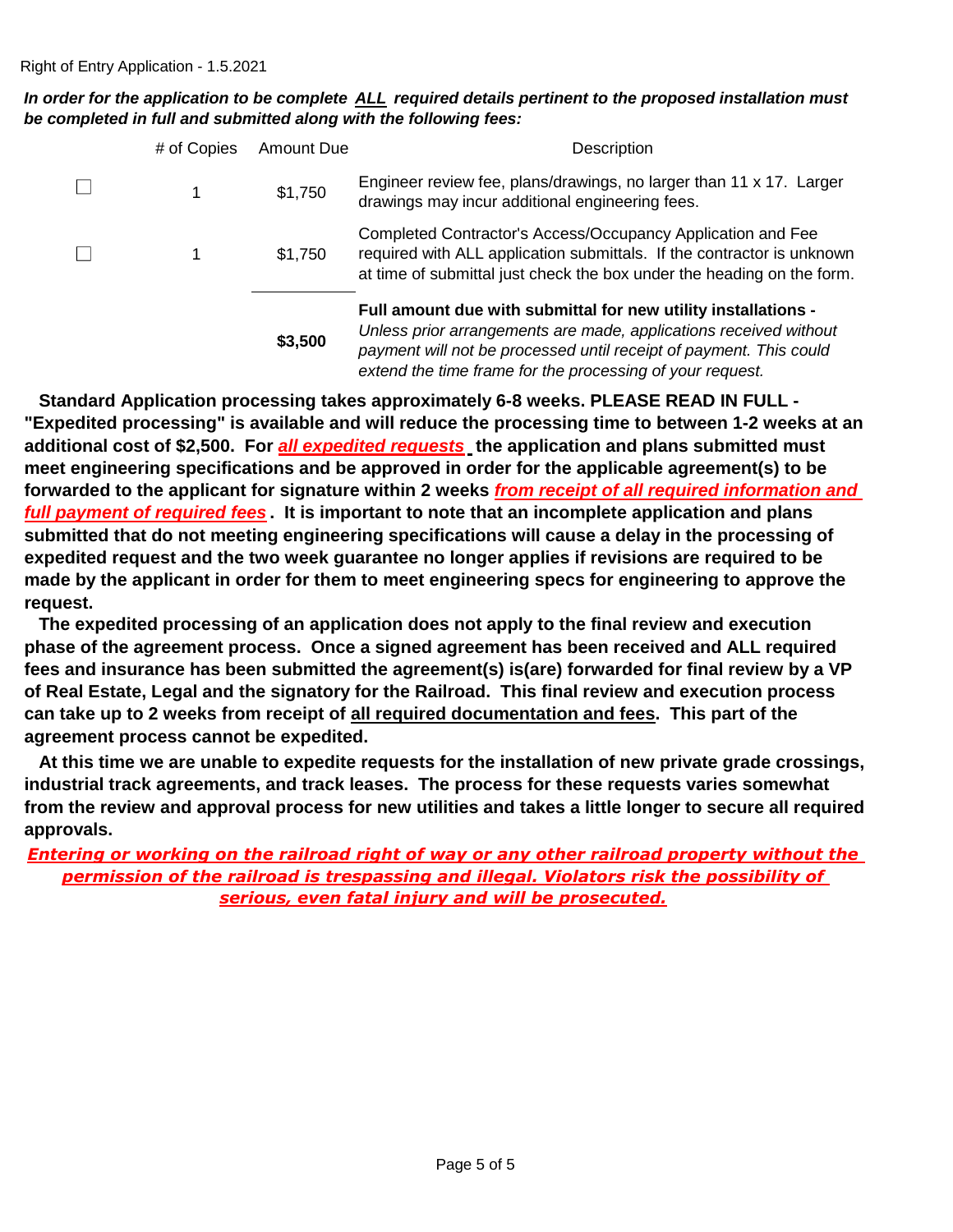| ↮<br>⇔∣<br>IZER. | ↮<br>↮               | $\Theta$<br>$\boldsymbol{\varphi}$ | ↮<br>↮                    | ↮<br>$\boldsymbol{\varphi}$           | ↮<br>↮            | DRAINAGE | ↮<br>↮<br>6" UNCLASSIFIED PIPE UNDERDRAINS WITH GEOTEXTILE FABRIC | ↮<br>↮<br>6" BASE PIPE UNDERDRAINS WITH GEOTEXTILE FABRIC. | ↔<br>↮              | ↮<br>↮                                 | ↮<br>↮           | ↮<br>↮              | ↮<br>↮           | $\Theta$<br>↮       | ↮<br>↮               | ↮<br>↮               | ↮<br>↮              | ↮<br>↮                                | ↮<br>↮          | ↮<br>↮<br>TO GRADE      | ↔<br>↔                              | PAVEMENT | ↮<br>↮<br>ASPHALT CONCRETE, 3.25". | ക<br>↮<br>BASE, PG64-22 | ↮<br>↮          | ↮<br>↔<br>AGGREGATE BASE, TEMPORARY DRIVE ACCESS - NOVA | ↮<br>↮<br>AGGREGATE BASE, TEMPORARY DRIVE ACCESS - RESIDENTS, TIE-INS | $\boldsymbol{\varphi}$<br>കി | ↮<br>$\boldsymbol{\varphi}$   |                  | ↮<br>↮<br>SURFACE COURSE, TYPE 1, (448), (DRIVEWAYS).                |
|------------------|----------------------|------------------------------------|---------------------------|---------------------------------------|-------------------|----------|-------------------------------------------------------------------|------------------------------------------------------------|---------------------|----------------------------------------|------------------|---------------------|------------------|---------------------|----------------------|----------------------|---------------------|---------------------------------------|-----------------|-------------------------|-------------------------------------|----------|------------------------------------|-------------------------|-----------------|---------------------------------------------------------|-----------------------------------------------------------------------|------------------------------|-------------------------------|------------------|----------------------------------------------------------------------|
|                  |                      |                                    | SLOPE EROSION PROTECTION. | STORM WATER POLLUTION PREVENTION PLAN | EROSION CONTROL   |          |                                                                   |                                                            | 4" CONDUIT, TYPE B. | CONDUIT, TYPE F FOR UNDERDRAIN OUTLETS | CONDUIT, TYPE C. | 8" CONDUIT, TYPE B. | CONDUIT, TYPE C. | 8" CONDUIT, TYPE D. | 10" CONDUIT, TYPE C. | 12" CONDUIT, TYPE B. | 12" CONDUIT, TYPE C | :<br>ف<br>$2 - 2$<br>CATCH BASIN, NO. | MANHOLE, NO. 3. | <b>MANHOLE ADJUSTED</b> | PRECAST REINFORCED CONCRETE OUTLET. |          | PAVEMENT PLANING                   | ASPHALT CONCRETE        | AGGREGATE BASE. |                                                         |                                                                       | COAT.<br>NON-TRACKING TACK   | STABILIZED CRUSHED AGGREGATE. | ASPHALT CONCRETE | INTERMEDIATE COURSE, TYPE 2, (448), (DRIVEWAYS).<br>ASPHALT CONCRETE |
|                  | LIME.<br>$\lambda C$ | <b>WATER</b><br><b>MGAL</b>        | $\frac{8}{3}$             | $\overline{3}$                        | $\widetilde{\Xi}$ |          | 됴                                                                 | 됴                                                          | 됴                   | ق.<br>匠                                | ق.<br>©<br>됴     | 됴                   | $\bar{c}$<br>丘   | 岀                   | 됴                    | 丘                    | 岀                   | ₹                                     | ⊕               | ⊕                       | ₹                                   |          | š                                  | े                       | े               | ें                                                      | ें                                                                    | ङ                            | े                             | ৈ                | े                                                                    |
|                  |                      |                                    |                           |                                       |                   |          |                                                                   |                                                            |                     |                                        |                  |                     |                  |                     |                      |                      |                     |                                       |                 |                         |                                     |          |                                    |                         |                 |                                                         |                                                                       |                              |                               |                  |                                                                      |
|                  | $\sim$               | $\frac{6}{5}$                      | 750                       |                                       | 28500             |          | 1547                                                              | 2745                                                       | $\mathfrak{g}$      | $\frac{1}{2}$                          | SO               | 99                  | 328              | 54                  | 50                   | $\mathcal{L}% _{0}$  | 201                 | Ю                                     | $\sim$          |                         | $\sim$                              |          | 407                                | 1907                    | 1357            | $\rm ^{\rm o}$                                          | $\overline{4}$                                                        | 876                          | 27                            | $\sim$ $\sim$    |                                                                      |
| 659              | 659                  | 659                                | 670                       | 832                                   | 832               |          | 605                                                               | 605                                                        | 611                 | 611                                    | 611              | 611                 | 611              | 611                 | 611                  | 611                  | 611                 | 611                                   | 611             | $\tilde{5}$             | 611                                 |          | 254                                | 301                     | 304             | 304                                                     | 304                                                                   | 407                          | 411                           | 44               | 44                                                                   |
| $\frac{8}{1}$    | စ္                   | $\overline{20}$                    | $\tilde{\sim}$            | 22                                    | 23                |          | $\mathcal{Z}$                                                     | 25                                                         | 26                  | 27                                     | 28               | 29                  | $30^{\circ}$     | $\tilde{\bm{c}}$    | 32                   | 33                   | 34                  | 35                                    | 36              | 57                      | 38                                  |          | 39                                 | $\overline{4}$          | $\frac{4}{7}$   | $\overline{4}$                                          | $\frac{3}{4}$                                                         | $\frac{4}{3}$                | 45                            | 46               | 47                                                                   |